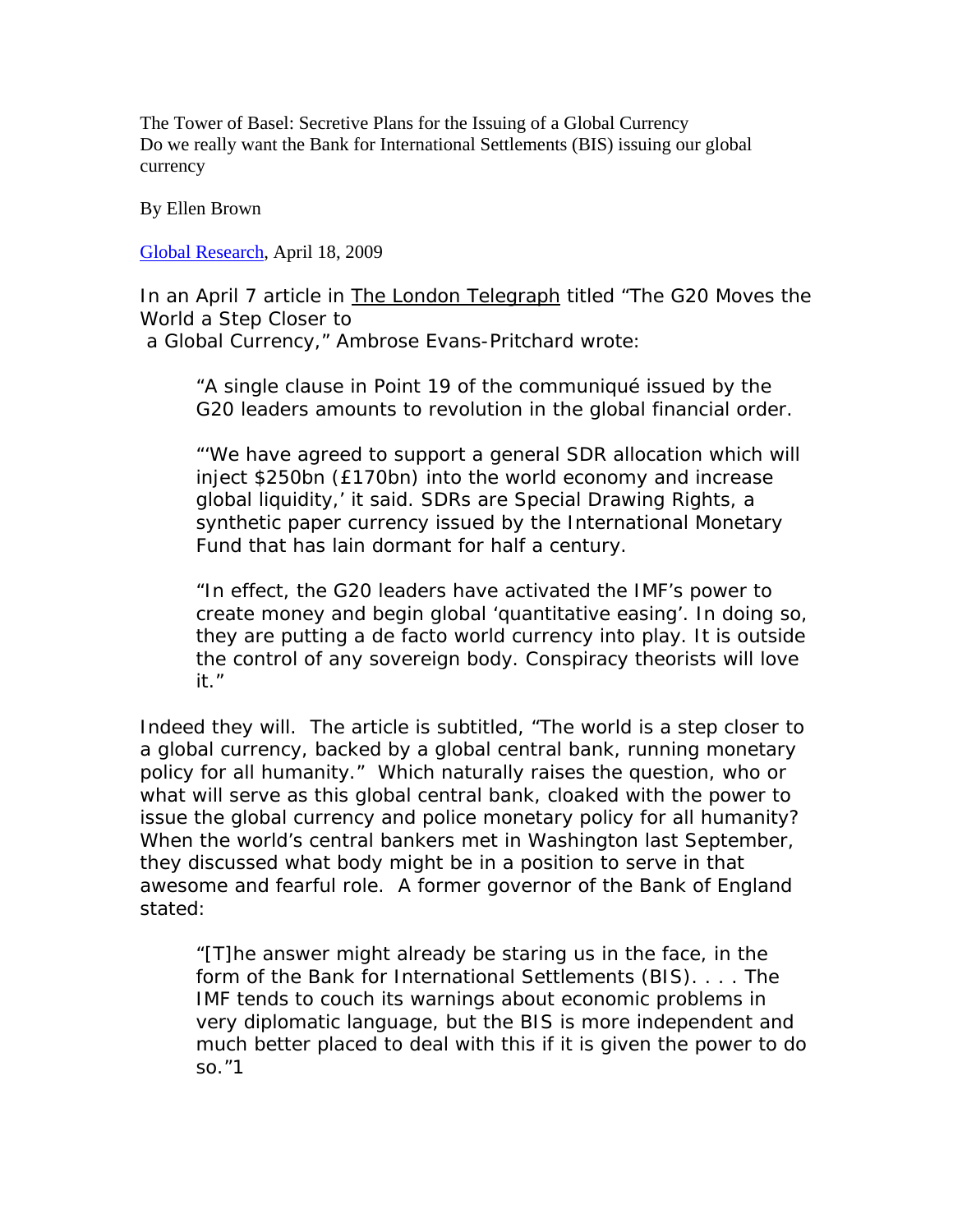And if the vision of a global currency outside government control does not set off conspiracy theorists, putting the BIS in charge of it surely will. The BIS has been scandal-ridden ever since it was branded with pro-Nazi leanings in the 1930s. Founded in Basel, Switzerland, in 1930, the BIS has been called "the most exclusive, secretive, and powerful supranational club in the world." Charles Higham wrote in his book Trading with the Enemy that by the late 1930s, the BIS had assumed an openly pro-Nazi bias, a theme that was expanded on in a BBC Timewatch film titled "Banking with Hitler" broadcast in 1998.2 In 1944, the American government backed a resolution at the Bretton-Woods Conference calling for the liquidation of the BIS, following Czech accusations that it was laundering gold stolen by the Nazis from occupied Europe; but the central bankers succeeded in quietly snuffing out the American resolution.3



Modest beginnings, BIS Office, Hotel Savoy-Univers, Basel



First Annual General Meeting, 1931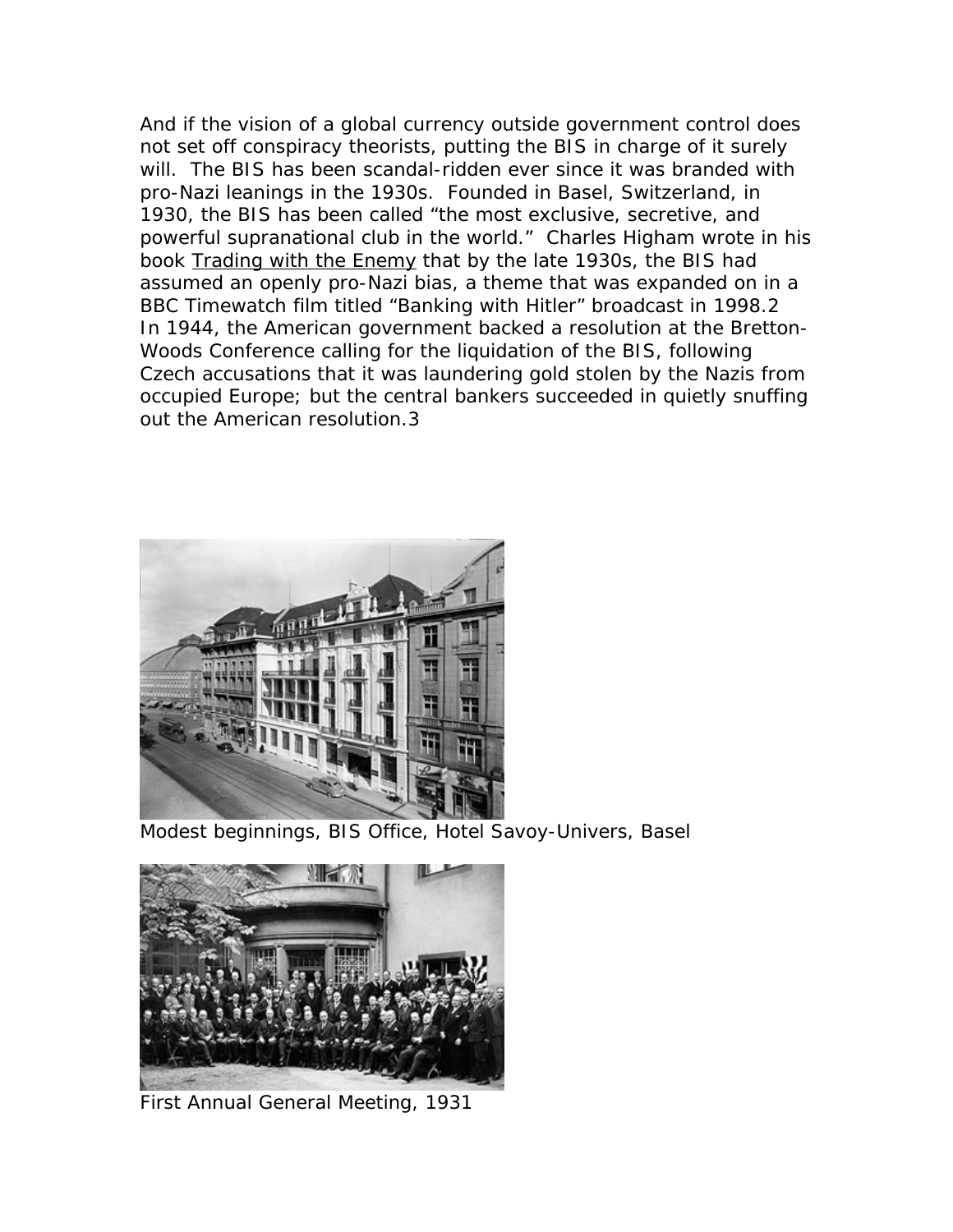In Tragedy and Hope: A History of the World in Our Time (1966), Dr. Carroll Quigley revealed the key role played in global finance by the BIS behind the scenes. Dr. Quigley was Professor of History at Georgetown University, where he was President Bill Clinton's mentor. He was also an insider, groomed by the powerful clique he called "the international bankers." His credibility is heightened by the fact that he actually espoused their goals. He wrote:

"I know of the operations of this network because I have studied it for twenty years and was permitted for two years, in the early 1960's, to examine its papers and secret records. I have no aversion to it or to most of its aims and have, for much of my life, been close to it and to many of its instruments. . . . [I]n general my chief difference of opinion is that it wishes to remain unknown, and I believe its role in history is significant enough to be known."

Quigley wrote of this international banking network:

"[T]he powers of financial capitalism had another far-reaching aim, nothing less than to create a world system of financial control in private hands able to dominate the political system of each country and the economy of the world as a whole. This system was to be controlled in a feudalist fashion by the central banks of the world acting in concert, by secret agreements arrived at in frequent private meetings and conferences. *The apex of the system was to be the Bank for International Settlements in Basel, Switzerland, a private bank owned and controlled by the world's central banks which were themselves private corporations*."

The key to their success, said Quigley, was that *the international bankers would control and manipulate the money system of a nation while letting it appear to be controlled by the government*. The statement echoed one made in the eighteenth century by the patriarch of what would become the most powerful banking dynasty in the world. Mayer Amschel Bauer Rothschild famously said in 1791:

 "Allow me to issue and control a nation's currency, and I care not who makes its laws."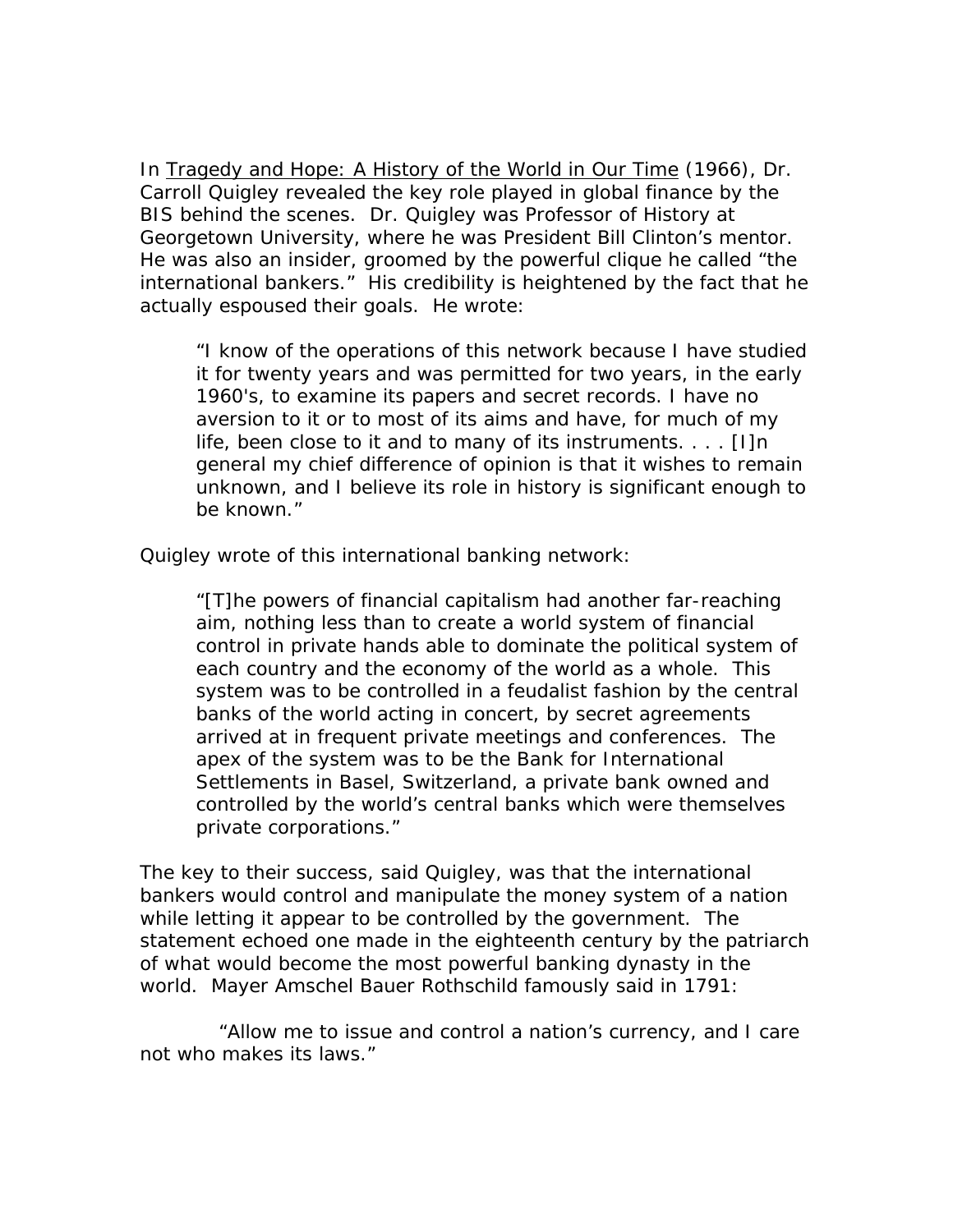Mayer's five sons were sent to the major capitals of Europe – London, Paris, Vienna, Berlin and Naples – with the mission of establishing a banking system that would be outside government control. The economic and political systems of nations would be controlled not by citizens but by bankers, for the benefit of bankers. Eventually, a privately-owned "central bank" was established in nearly every country; and this central banking system has now gained control over the economies of the world. Central banks have the authority to print money in their respective countries, and it is from these banks that governments must borrow money to pay their debts and fund their operations. The result is a global economy in which not only industry but government itself runs on "credit" (or debt) created by a banking monopoly headed by a network of private central banks; and at the top of this network is the BIS, the "central bank of central banks" in Basel.

## **Behind the Curtain**

For many years the BIS kept a very low profile, operating behind the scenes in an abandoned hotel. It was here that decisions were reached to devalue or defend currencies, fix the price of gold, regulate offshore banking, and raise or lower short-term interest rates. In 1977, however, the BIS gave up its anonymity in exchange for more efficient headquarters. The new building has been described as "an eighteen story-high circular skyscraper that rises above the medieval city like some misplaced nuclear reactor." It quickly became known as the "Tower of Basel." Today the BIS has governmental immunity, pays no taxes, and has its own private police force.<sup>4</sup> It is, as Mayer Rothschild envisioned, above the law.

The BIS is now composed of 55 member nations, but the club that meets regularly in Basel is a much smaller group; and even within it, there is a hierarchy. In a 1983 article in Harper's Magazine called "Ruling the World of Money," Edward Jay Epstein wrote that where the real business gets done is in "a sort of inner club made up of the half dozen or so powerful central bankers who find themselves more or less in the same monetary boat" – those from Germany, the United States, Switzerland, Italy, Japan and England. Epstein said:

"The prime value, which also seems to demarcate the inner club from the rest of the BIS members, is the firm belief that central banks should act independently of their home governments. . . . A second and closely related belief of the inner club is that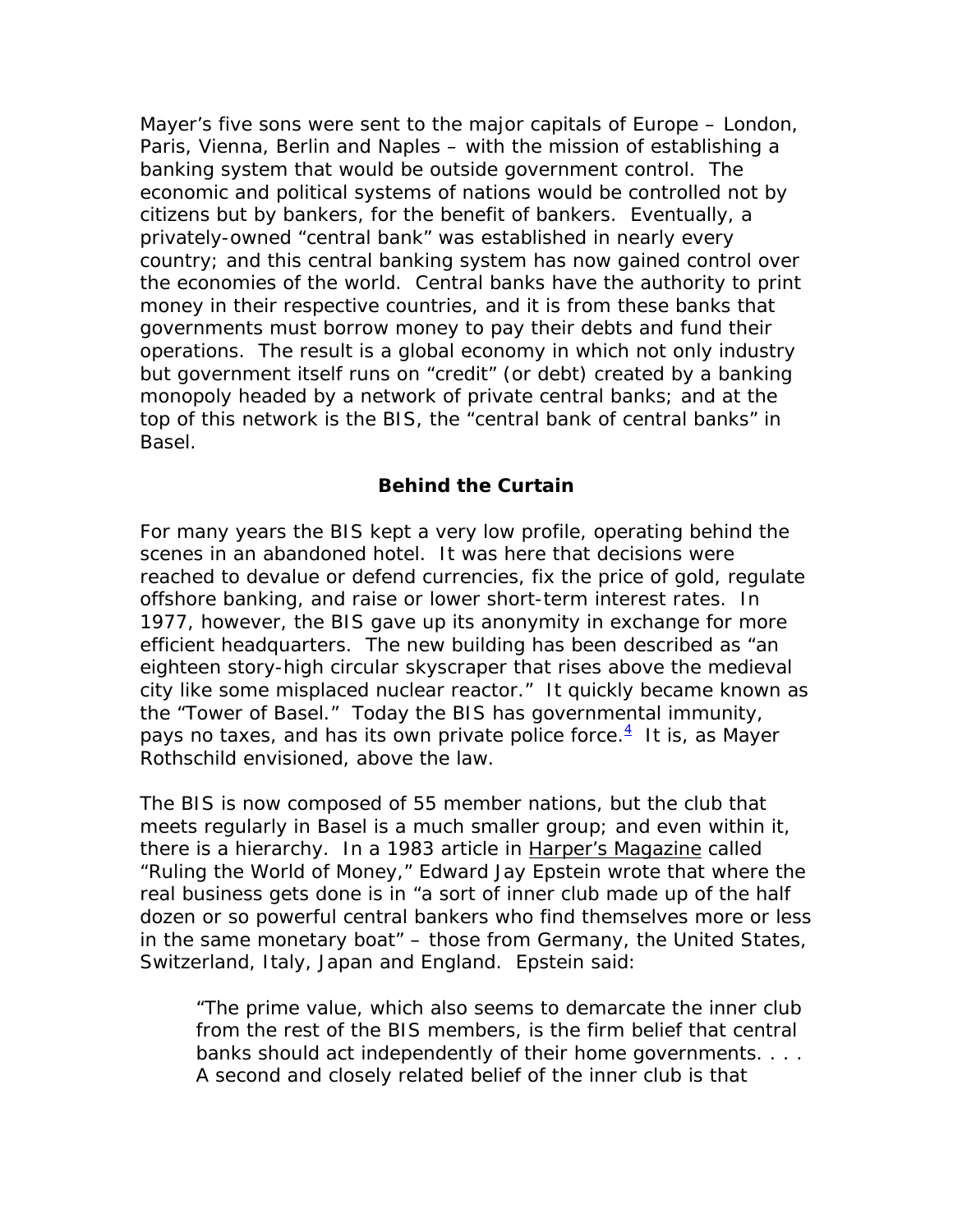politicians should not be trusted to decide the fate of the international monetary system."

In 1974, the Basel Committee on Banking Supervision was created by the central bank Governors of the Group of Ten nations (now expanded to twenty). The BIS provides the twelve-member Secretariat for the Committee. The Committee, in turn, sets the rules for banking globally, including capital requirements and reserve controls. In a 2003 article titled "The Bank for International Settlements Calls for Global Currency," Joan Veon wrote:

"The BIS is where all of the world's central banks meet to analyze the global economy and determine what course of action they will take next to put more money in their pockets, since they control the amount of money in circulation and how much interest they are going to charge governments and banks for borrowing from them. . . .

"When you understand that the BIS pulls the strings of the world's monetary system, you then understand that they have the ability to create a financial boom or bust in a country. If that country is not doing what the money lenders want, then all they have to do is sell its currency."5

## **The Controversial Basel Accords**

The power of the BIS to make or break economies was demonstrated in 1988, when it issued a Basel Accord raising bank capital requirements from 6% to 8%. By then, Japan had emerged as the world's largest creditor; but Japan's banks were less well capitalized than other major international banks. Raising the capital requirement forced them to cut back on lending, creating a recession in Japan like that suffered in the U.S. today. Property prices fell and loans went into default as the security for them shriveled up. A downward spiral followed, ending with the total bankruptcy of the banks. The banks had to be nationalized, although that word was not used in order to avoid criticism.6

Among other collateral damage produced by the Basel Accords was a spate of suicides among Indian farmers unable to get loans. The BIS capital adequacy standards required loans to private borrowers to be "risk-weighted," with the degree of risk determined by private rating agencies; and farmers and small business owners could not afford the agencies' fees. Banks therefore assigned 100 percent risk to the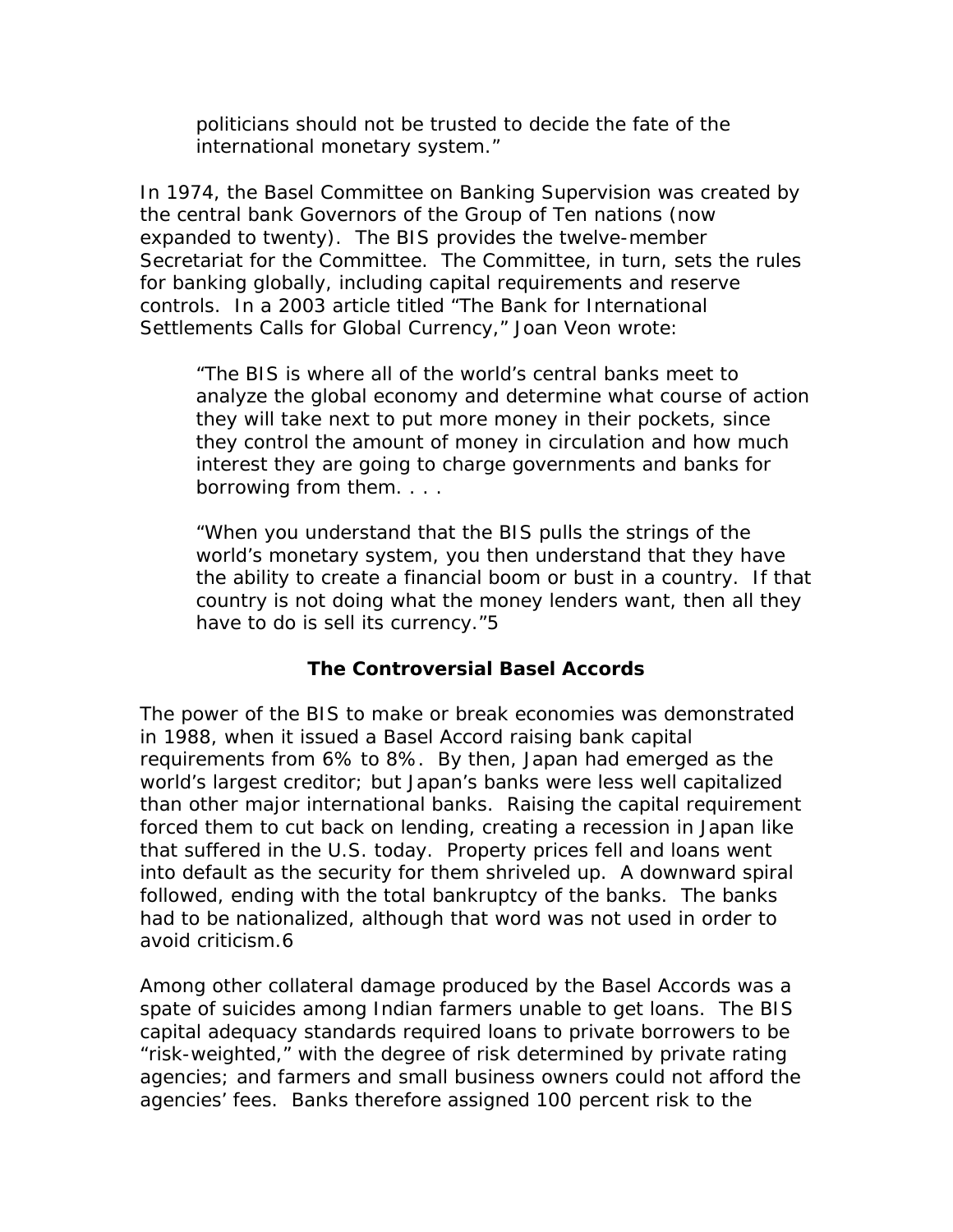loans, and then resisted extending credit to these "high-risk" borrowers because more capital was required to cover the loans. When the conscience of the nation was aroused by the Indian suicides, the government, lamenting the neglect of farmers by commercial banks, established a policy of ending the "financial exclusion" of the weak; but this step had little real effect on lending practices, due largely to the strictures imposed by the BIS from abroad.7

Similar complaints have come from Korea. An article in the December 12, 2008 Korea Times titled "BIS Calls Trigger Vicious Cycle" described how Korean entrepreneurs with good collateral cannot get operational loans from Korean banks, at a time when the economic downturn requires increased investment and easier credit:

"'The Bank of Korea has provided more than 35 trillion won to banks since September when the global financial crisis went full throttle,' said a Seoul analyst, who declined to be named. 'But the effect is not seen at all with the banks keeping the liquidity in their safes. They simply don't lend and *one of the biggest reasons is to keep the BIS ratio high enough to survive*,' he said.

"Chang Ha-joon, an economics professor at Cambridge University, concurs with the analyst. 'What banks do for their own interests, or to improve the BIS ratio, is against the interests of the whole society. This is a bad idea,' Chang said in a recent telephone interview with Korea Times."

In a May 2002 article in **The Asia Times titled "Global Economy: The** BIS vs. National Banks," economist Henry C K Liu observed that the Basel Accords have forced national banking systems "to march to the same tune, designed to serve the needs of highly sophisticated global financial markets, regardless of the developmental needs of their national economies." He wrote:

"[N]ational banking systems are suddenly thrown into the rigid arms of the Basel Capital Accord sponsored by the Bank of International Settlement (BIS), or to face the penalty of usurious risk premium in securing international interbank loans. . . . National policies suddenly are subjected to profit incentives of private financial institutions, all members of a hierarchical system controlled and directed from the money center banks in New York. The result is to force national banking systems to privatize . . . .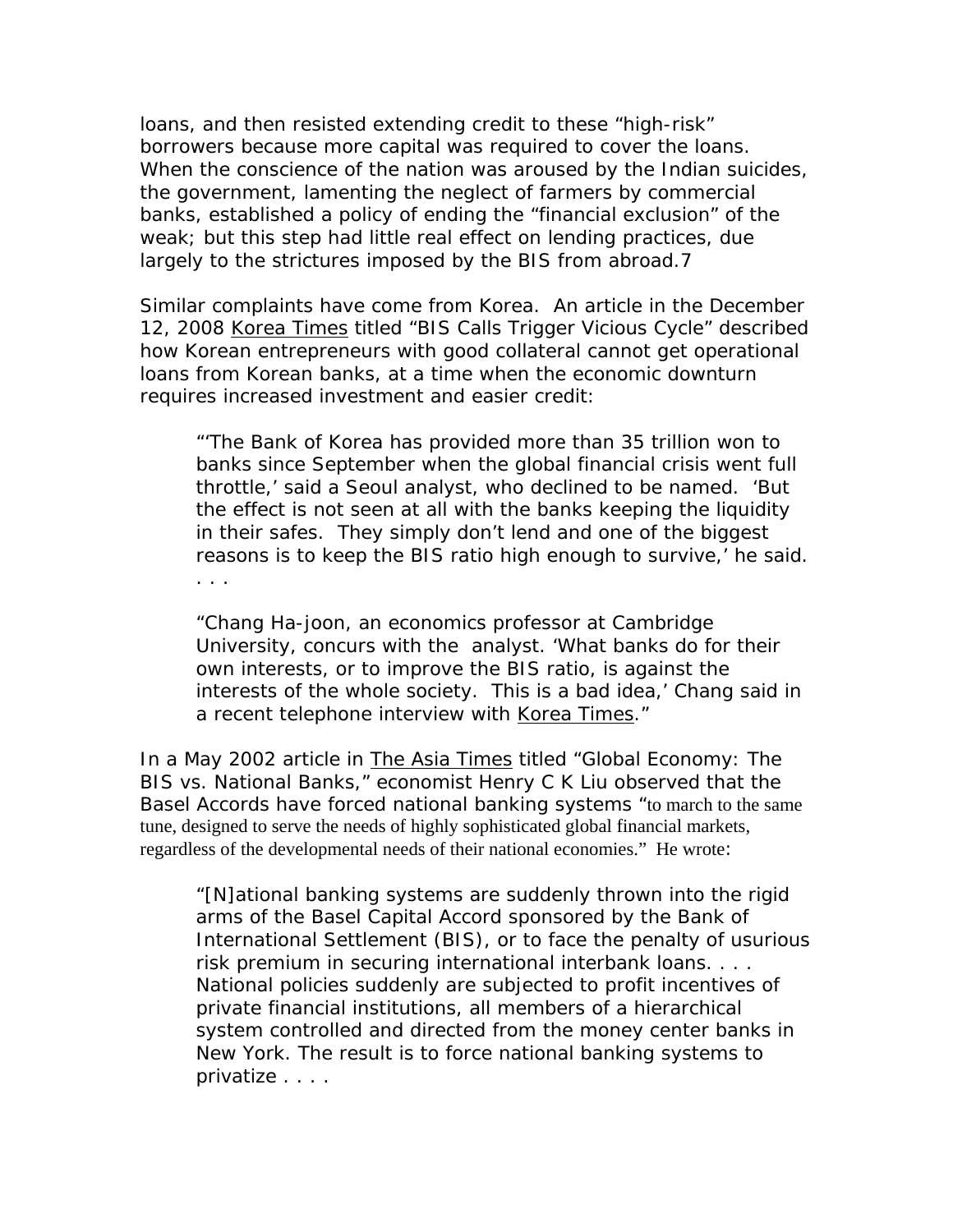"BIS regulations serve only the single purpose of strengthening the international private banking system, even at the peril of national economies. . . . The IMF and the international banks regulated by the BIS are a team: the international banks lend recklessly to borrowers in emerging economies to create a foreign currency debt crisis, the IMF arrives as a carrier of monetary virus in the name of sound monetary policy, then the international banks come as vulture investors in the name of financial rescue to acquire national banks deemed capital inadequate and insolvent by the BIS."

Ironically, noted Liu, developing countries with their own natural resources did not actually need the foreign investment that trapped them in debt to outsiders:

"Applying the State Theory of Money [which assumes that a sovereign nation has the power to issue its own money], any government can fund with its own currency all its domestic developmental needs to maintain full employment without inflation."

When governments fall into the trap of accepting loans in foreign currencies, however, they become "debtor nations" subject to IMF and BIS regulation. They are forced to divert their production to exports, just to earn the foreign currency necessary to pay the interest on their loans. National banks deemed "capital inadequate" have to deal with strictures comparable to the "conditionalities" imposed by the IMF on debtor nations: "escalating capital requirement, loan writeoffs and liquidation, and restructuring through selloffs, layoffs, downsizing, cost-cutting and freeze on capital spending." Liu wrote:

"Reversing the logic that a sound banking system should lead to full employment and developmental growth, BIS regulations demand high unemployment and developmental degradation in national economies as the fair price for a sound global private banking system."

## **The Last Domino to Fall**

While banks in developing nations were being penalized for falling short of the BIS capital requirements, large international banks managed to escape the rules, although they actually carried enormous risk because of their derivative exposure. The mega-banks succeeded in avoiding the Basel rules by separating the "risk" of default out from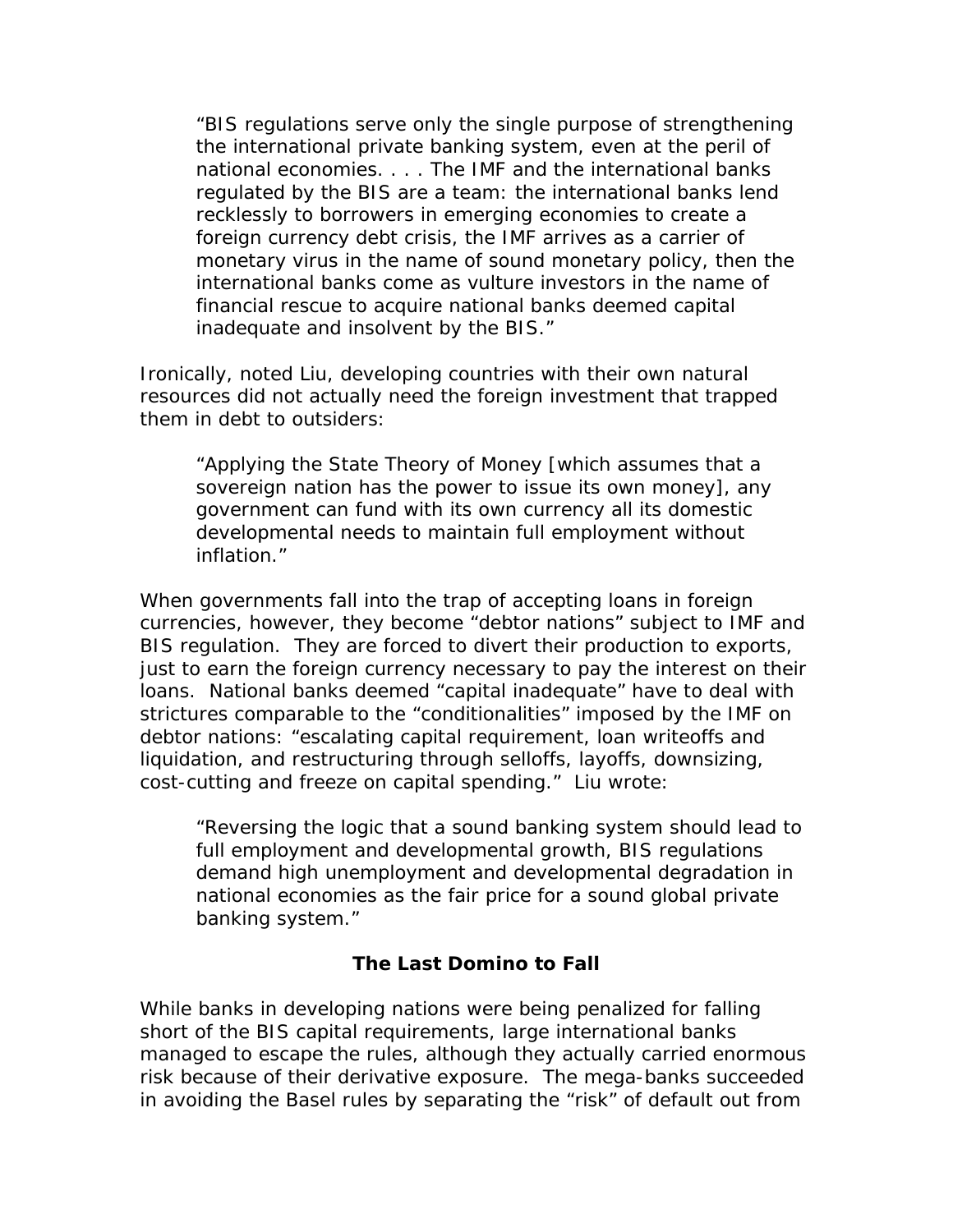the loans and selling it off to investors, using a form of derivative known as "credit default swaps."



BIS Tower Building, Basel



Botta 1 Building, Basel

However, it was not in the game plan that U.S. banks should escape the BIS net. When they managed to sidestep the first Basel Accord, a second set of rules was imposed known as Basel II. The new rules were established in 2004, but they were not levied on U.S. banks until November 2007, the month after the Dow passed 14,000 to reach its all-time high. It has been all downhill from there. Basel II had the same effect on U.S. banks that Basel I had on Japanese banks: they have been struggling ever since to survive.8

Basel II requires banks to adjust the value of their marketable securities to the "market price" of the security, a rule called "mark to market."9 The rule has theoretical merit, but the problem is timing: it was imposed *ex post facto*, after the banks already had the hard-tomarket assets on their books. Lenders that had been considered sufficiently well capitalized to make new loans suddenly found they were insolvent. At least, they would have been insolvent if they had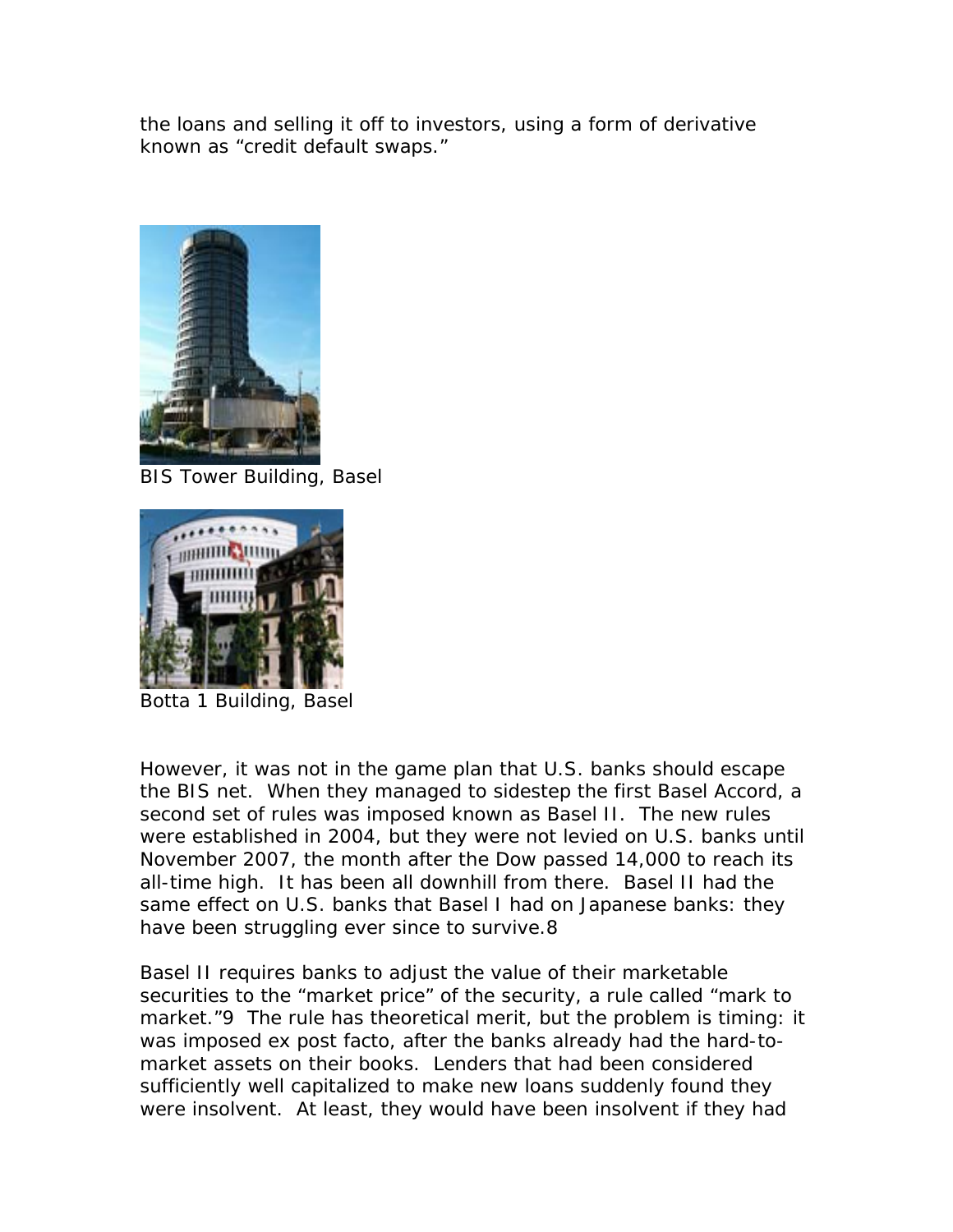tried to sell their assets, an assumption required by the new rule. Financial analyst John Berlau complained:

"The crisis is often called a 'market failure,' and the term 'markto-market' seems to reinforce that. But the mark-to-market rules are profoundly anti-market and hinder the free-market function of price discovery. . . . In this case, the accounting rules fail to allow the market players to hold on to an asset if they don't like what the market is currently fetching, an important market action that affects price discovery in areas from agriculture to antiques."10

Imposing the mark-to-market rule on U.S. banks caused an instant credit freeze, which proceeded to take down the economies not only of the U.S. but of countries worldwide. In early April 2009, the mark-tomarket rule was finally softened by the U.S. Financial Accounting Standards Board (FASB); but critics said the modification did not go far enough, and it was done in response to pressure from politicians and bankers, not out of any fundamental change of heart or policies by the BIS.

And that is where the conspiracy theorists come in. Why did the BIS not retract or at least modify Basel II after seeing the devastation it had caused? Why did it sit idly by as the global economy came crashing down? Was the goal to create so much economic havoc that the world would rush with relief into the waiting arms of the BIS with its privately-created global currency? The plot thickens . . . .

*Ellen Brown developed her research skills as an attorney practicing civil litigation in Los Angeles. In Web of Debt, her latest book, she turns those skills to an analysis of the Federal Reserve and "the money trust." She shows how this private cartel has usurped the power to create money from the people themselves, and how we the people can get it back. Her earlier books focused on the pharmaceutical cartel that gets its power from "the money trust." Her eleven books include Forbidden Medicine, Nature's Pharmacy (co-authored with Dr. Lynne Walker), and The Key to Ultimate Health (co-authored with Dr. Richard Hansen). Her websites are www.webofdebt.com and www.ellenbrown.com.* 

**NOTES**